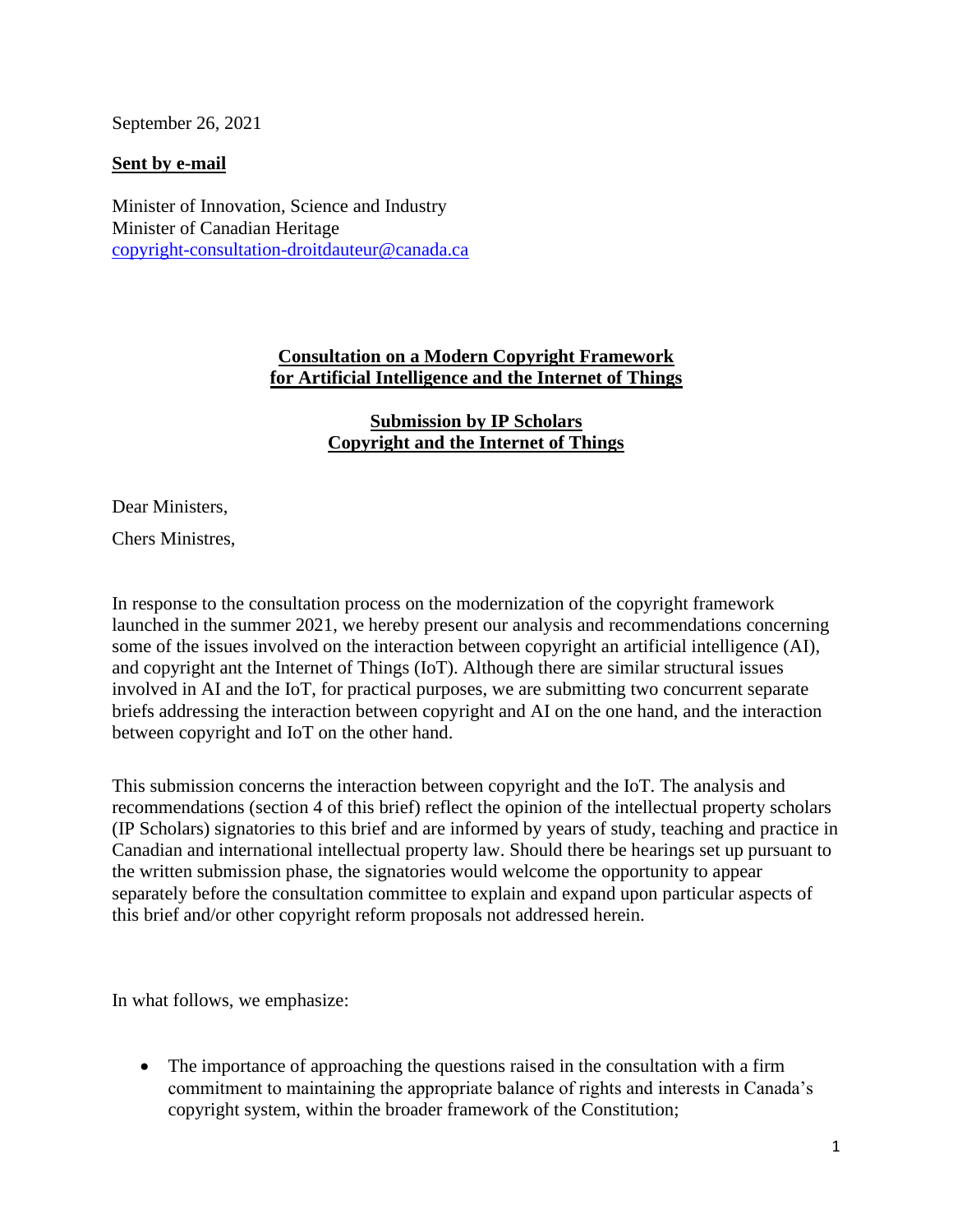• That the modernization of the *Copyright Act* (the " $Act$ ")<sup>1</sup> requires a careful examination of the copyright framework within larger observable trends of dominant positions in the marketplace and anti-competitive practices, of the extraction of big (personal) data, and of market and legal infrastructures' heavy reliance on non-negotiated standard terms (as evidence of *consent*, and to legitimize various commercial practices).

Our comments and recommendations will occasionally make reference to the consultation paper "A Consultation on a Modern Copyright Framework for Artificial Intelligence and the Internet of Things"<https://www.ic.gc.ca/eic/site/693.nsf/eng/00316.html> [the Consultation Paper].

# **1. Introduction: IoT and copyright within the broader context of the Constitution, property, competition, data protection and privacy**

Throughout this submission, "Technical Measures" refers to devices deployed for the purpose of blocking the access to, or certain uses of works protected by copyright. "Technological Protection Measures" or "TPMs" refers to the legal regime implemented in Canada (and other jurisdictions) that prohibits various acts in relation to Technical Measures.

The impact of copyright law on the IoT, and more specifically on the right of repair and issues of interoperability revolves to a large extent around the current scope of TPMs in the *Act*. Before discussing the nature of TPMs within the copyright framework, including Canada's international obligations (section 2), it is *à propos* to briefly situate copyright and the IoT within the broader context of the promotion of innovation, the Constitution, property, competition law and privacy law.

References made in the Consultation Paper to maintaining the right level of incentives to invest and innovate are focused, in the context of the IoT, on right holders and their competitors, while being silent about nurturing innovation and freedom among the users of such innovations. <sup>2</sup> The perils of a selective vision of innovation that justifies strong copyright and other IP protection without due consideration for the innovation of their users have been widely commented upon by copyright scholars.<sup>3</sup> In the IoT/copyright interface, such narrow view of innovation quickly leads to ignoring the basic freedoms that come with, and are enabled by the things that individuals or

<sup>1</sup> R.S.C., 1985, c. C-42, ss 41-41.21.

<sup>2</sup> Consultation Paper, p. 24 ("As digitisation continues, the Government wants to ensure that the copyright framework is able to maintain appropriate incentives for investment and innovation, while also promoting competition.").

<sup>3</sup> See e.g., L. Ray Patterson, & Stanley W. Lindberg, *The Nature of Copyright*: *A Law of Users Rights* (University of Georgia Press: Athens, Georgia, 1991); Jessica Litman, *Digital Copyright* (Amherst: Prometheus Books 2001); Julie E. Cohen, "The place of the User in Copyright Law*"* (2005) 74 Fordham Law Review 347; Niva Elkin-Koren, **"**Making Room for Consumers Under the DMCA" (2007) 22 Berkley Technology Law Journal, 1119;Carys J. Craig, *Copyright, Communication and Culture, Towards a Relational Theory of Copyright Law* (Cheltenham, UK: Edward Elgar, 2011); Pascale Chapdelaine, *Copyright User Rights, Contracts and the Erosion of Property* (Oxford University Press, 2017).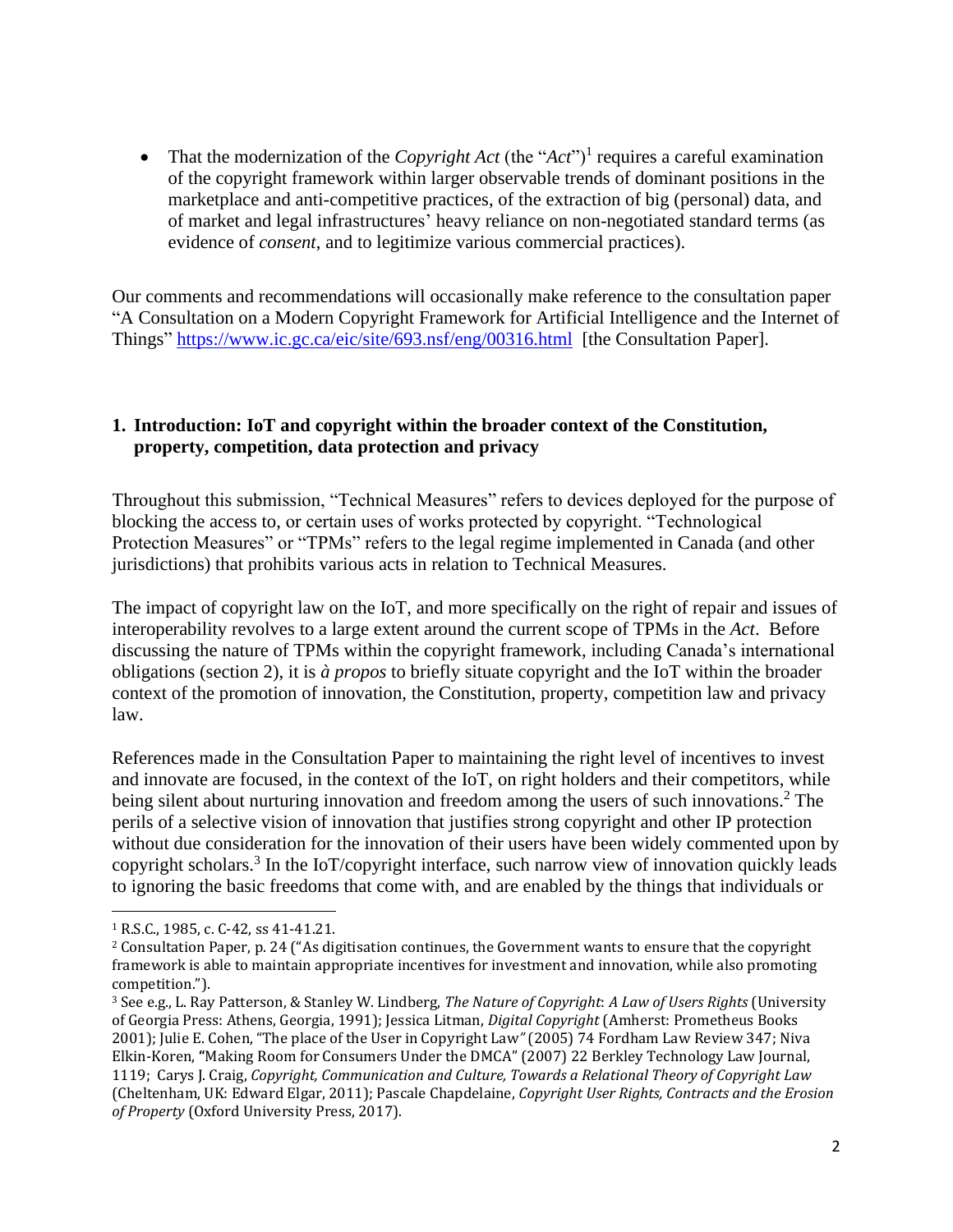businesses use and own and which are and should remain out of copyright subject matter and scope. Innovation deserves protection only insofar as such protection does not unduly constrain further (related) innovations, or the ingenuity and freedom of individual users to tinker, to repair, to maintain, to modify, and to build upon the things they own.

Unlike copyright and IP more generally, the IoT largely deals with tangible objects (personal or real property; moveable or immoveable in Québec civil law) that are and should remain predominantly outside the scope of copyright law. Around the time of the introduction of TPMs in 1996 at the international level, 4 the constitutionality of TPMs as a legal device was put in question, as potentially unduly encroaching upon the provincial jurisdiction of property and civil rights.<sup>5</sup> And while the constitutionality of TPMs has never been tested before a court of law, the Ministers should revisit the scope of TPMs, in light of the resulting deeper incursions of copyright exclusive rights into the realm of tangible property in ways that were unimaginable when TPMs were introduced at the international level by WIPO in 1996, and later on in the *Act.* The Ministers should do so in keeping with the Canadian constitutional framework of federalprovincial division of powers.

The Consultation Paper aptly points to the interaction between IoT, TPMs, interoperability and the competition issues that TPMs may create. We discuss the interface between TPMs and competition further below in this submission. <sup>6</sup> The Ministers should also examine the recalibration of TPMs in light of the broader trend which TPMs directly or indirectly enable: increased surveillance and control by firms through the extraction of business or individual users' personal data.<sup>7</sup> The compounded effects of Technical Measures (reinforced by strong TPM copyright regimes such as in the U.S. or Canada) and the extraction of personal data conferring increased control to suppliers at the expense of the privacy and freedom from interference of their users, are well document in Perzanowski and Schultz *The End of Ownership: Personal Property in the Digital Economy.*<sup>8</sup> And while privacy and personal data protection are not within the purview of this consultation, there is a parallel to be drawn between the end goals pursued on the one hand, through the strong promotion of TPMs and on the other, the exponential growth of the extraction of (personal) data in the IoT and e-commerce more generally (which contrary to Technical Measures, has been left largely unregulated in Canada and elsewhere). Both trends -strong TPMs, and largely unregulated extraction of (personal) data- have facilitated the acceleration of market dominance, lack of transparency, and various restraints on technology users and their freedoms.

<sup>5</sup> See e.g. Jeremy de Beer "Constitutional Jurisdiction Over Paracopyright Laws" in Michael Geist, ed., *In the Public Interest: The Future of Canadian Copyright Law* (Toronto: Irwin Law, 2005); *see also* Chapdelaine, *supra*  note 3 at 143-144; Jeremy de Beer, Jules Bélanger, and Mohit Sethi, "Consumer Contracts, Copyright Licensing, and Control over Data on the Internet of Things" (2020) 18 CJLT 162-207 <https://jeremydebeer.ca/contracts-copyright-licensing-and-control-over-data-on-the-internet-of-things/> (on

key considerations within the traditional provincial scope of governance over property and civil rights at its intersections with IOTs more generally).

<sup>4</sup> See discussion below in section 2. *Canada's International Obligations*.

<sup>6</sup> See section 2 below *The Scope and Effect of TPMs* - (c)*Economic and Ecological Consequences.*

<sup>7</sup> Shoshana Zuboff, *The Age of Surveillance Capitalism: The Fight for a Human Future at the New Frontier of Power* (New York: Public Affairs, 2019) at 63-97, 199-232.

<sup>8</sup> Aaron Perzanowski and Jason Schultz, *The End of Ownership: Personal Property in the Digital Economy* (Cambridge, Mass: The MIT Press, 2018).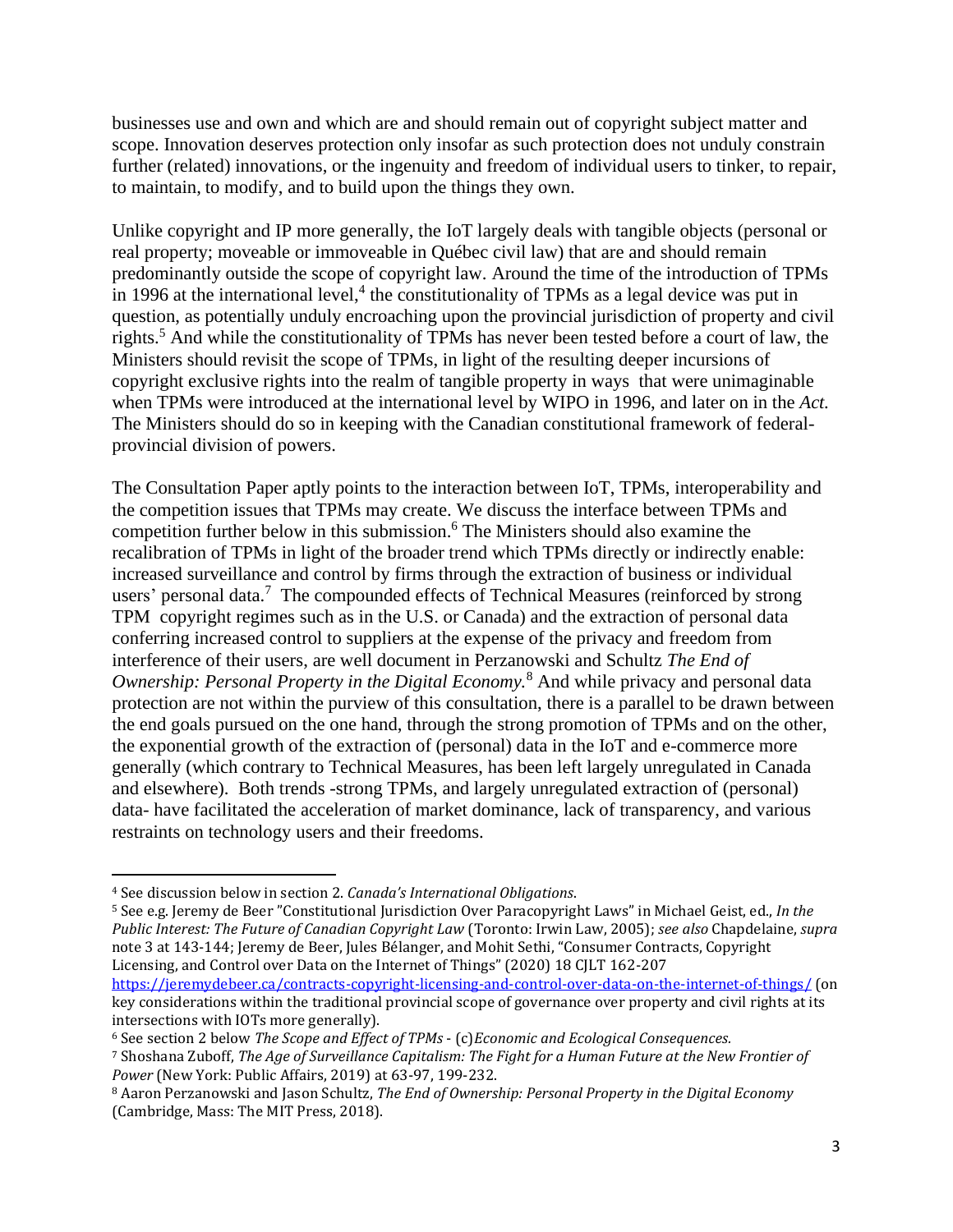# **2. TPMs within the copyright legal framework**

While there may be debate about the constitutionality of TPMs, there is little doubt that the TPM regime that Canada has adopted, has not only significantly increased the protection of right holders in copyright digital works; it also extended protection and control beyond the copyright works that TPMs were initially allegedly meant to protect. In the IoT, TPMs' reach goes far beyond the medium within which the copyright work is made accessible (CDs, DVDs, streaming services): it extends to cars, smart sensors, smart homes, tractors, medical devices, health tracking devices, all of which have little to do with the *original literary, dramatic, musical and artistic works* that the *Act* is meant to protect.

In this part, we address the scope and effect of TPMs, how a sound approach to TPMs needs to be in keeping with balancing competing interests including user rights, and Canada's international obligations regarding TPMs.

The scope and effect of TPMs

TPMs were introduced in Canada as part of the *Act*'s last major reform in 2012. This was part and parcel of Canada's efforts to comply to the *WIPO Copyright Treaty* (1996) and *WIPO Phonogram and Performance Treaty* (1996).<sup>9</sup> TPMs were among the most contentious issues of that legislative reform, as well as of the several failed reform attempts prior to that.<sup>10</sup> Canada chose to adopt a broad conceptualisation of TPMs as "access controls", borrowed largely from the United States' *Digital Millennium Copyright Act.*<sup>11</sup> This expanded the purpose and objectives of TPMs envisioned by the WIPO treaties. Rather than be used principally as copyright tools 'in connection with the exercise of rights' and which would restrict acts 'in respect of works', the access control model birthed the 'access right'. In adopting this approach, Canada introduced a distinct set of novel exclusive rights, and a separate regime of exceptions which operate in parallel to the already existing framework under copyright.<sup>12</sup>

The undesirable ramifications of the 'access right' created by TPMs are numerous and have been thoroughly discussed by copyright experts.<sup>13</sup> As we contend in this submission, these ramifications are particularly poignant in relation to IoT devices. By restricting *access* to copyright works, TPMs transform copyright protection into controls over the use and modification of tangible property. This control is exacerbated by the proliferation of embedded computer systems in myriad devices and components, all of which integrate some form of software as a protected copyright work. Where such embedded systems control the physical components of devices, TPMs become a

<sup>9</sup> See discussion below in section 2 *Canada's international obligations*.

<sup>&</sup>lt;sup>10</sup> See Michael Geist, "The Case for Flexibility in Implementing the WIPO Internet Treaties", in Michael Geist, ed., *From Radical Extremism to Balanced Copyright: Canadian Copyright and the Digital Agenda* (Irwin Law: Toronto, 2010); Carys J Craig, "Locking Out Lawful Users: Fair Dealing and Anti-Circumvention in Bill C-32" in Michael Geist, ed., *From Radical Extremism to Balanced Copyright: Canadian Copyright and the Digital Agenda* (Irwin Law: Toronto, 2010) 177.

<sup>11</sup>*Digital Millennium Copyright Act*, 17 U.S.C. § 1002(c) (Supp. V 1993) [DMCA]. <sup>12</sup> See Chapdelaine, *supra* note 3 at 129-149.

<sup>13</sup> See e.g. Zohar Efroni, *Access-Right: The Future of Digital Copyright Law* (OUP, 2010) at 289; Cameron Hutchison, *Digital Copyright Law* (Irwin Law: Toronto, 2016).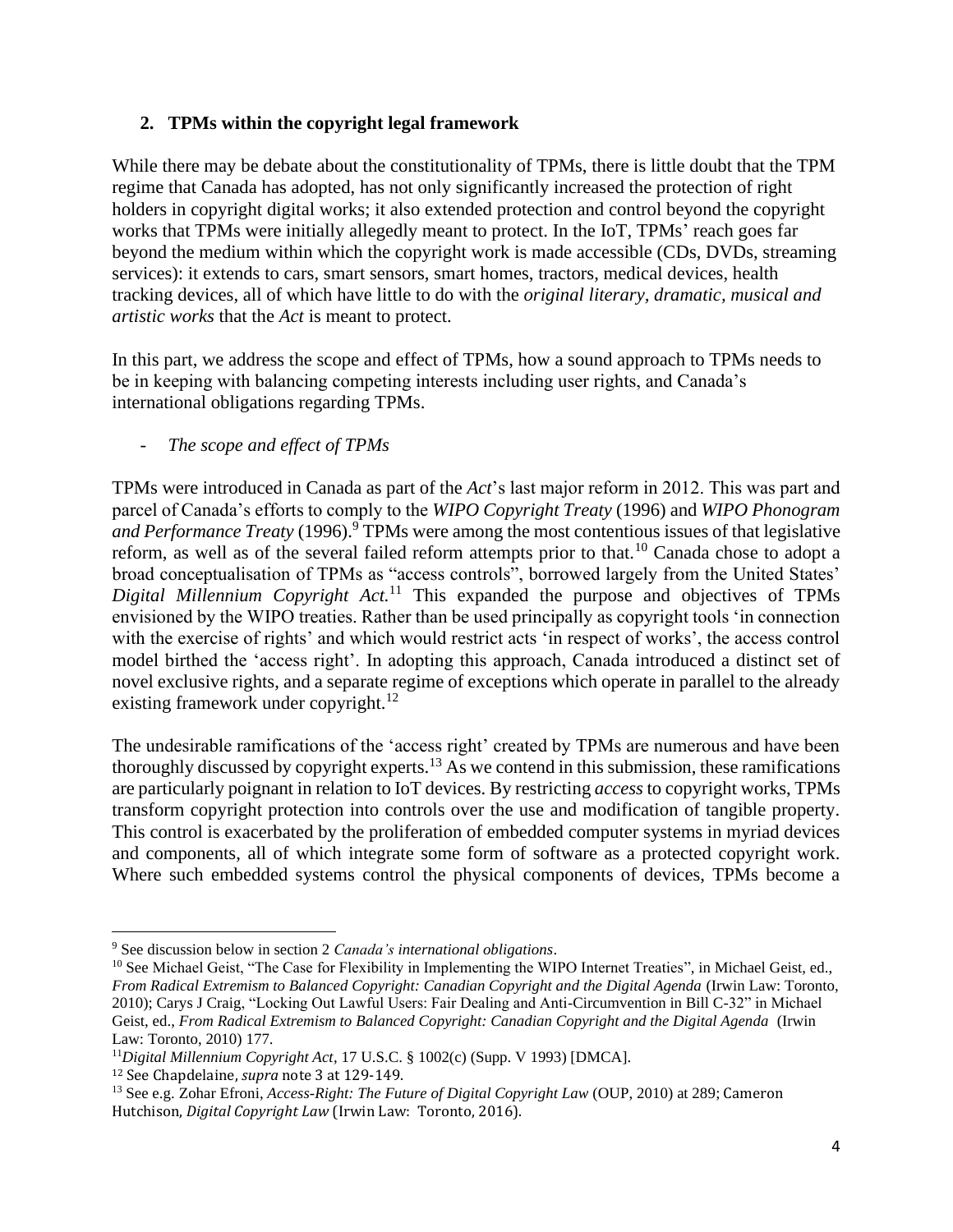functional bottleneck for their operation and use. This sets unprecedented restraints on the use of personal property under the sanction of copyright law.

It is important to stress that this copyright-enabled control over the physical functioning of devices is not limited to a few niche products. Rather, it has granted designers and manufacturers of myriad products a legal basis upon which to fashion a new design paradigm. This paradigm is marked principally by user limitation, control, and permissions. Formerly squarely within the domain of computer scientists, so-called "compliance and robustness rules"<sup>14</sup> are now the common domain of product designers in the IoT space, ranging from smart hairbrushes to complex agricultural equipment. Below we canvass two practical manifestations of these techniques and their consequences; namely, the ability to repair tangible property, and the implications for follow-on innovation.

#### (a) Repair

Product manufacturers have used TPMs to inhibit or prevent repair and servicing in several ways. One approach, demonstrated by Apple as part of its iOS 9.2.1 mobile operating system, can detect whether an authorised service person has repaired the device (including iPhones and iPads). Known as "Error 53", this software Technical Measure will disable the device entirely following a repair by an unauthorised technician. This applies particularly to repairs involving interference or replacement of the device's screen or home button – repairs which are incidentally very commonly performed by independent technicians. The disabling of these devices (or "bricking" as it is informally known) led to the Australian Competition and Consumer Commission launching suit against Apple in 2017 on account of its infringement of Australian consumer law. The suit resulted in fines to Apple in the amount of AU \$9 million for its use of TPMs as an anti-repair mechanism.<sup>15</sup>

Another way that manufacturers have used Technical Measures and TPMs to inhibit repair is in the access and disclosure of diagnostic information. While a cracked smartphone screen needs little in the way of diagnosis, many complex computerised devices require servicing where the solution is not immediately apparent. This is the case for the Taylor C602 ice cream makers, which are used in McDonald's restaurants around the world to produce soft-serve ice cream and milkshakes.<sup>16</sup> These are very expensive, computerised machines with intricate parts that must operate at certain temperatures, or the machine will fail. The machine is programmed to periodically enter a self-cleaning process which superheats the machine to kill bacteria. Incidentally, many McDonald's franchisees have found that the machines fail during this process and require maintenance. The machines are equipped with Technical Measures which ensure that *only* Taylor's certified technicians can perform repairs. The system does not allow a user to perform diagnostics or obtain information regarding why the machine has failed or what must be done to make it operational again. Accessing diagnostic information requires the user to input a

<sup>14</sup> Kenneth A Bamberger, "Technologies of Compliance: Risk and Regulation in a Digital Age" (2010) 88:4 *Texas Law Rev* 669 at 682.

<sup>15</sup> Jennifer Bisset, "Apple fined \$6.6M in Australia after Error 53 controversy" (18 June 2018) online: *cnet* < https://www.cnet.com/tech/mobile/apple-bricked-our-phones-with-error-53-now-it-owes-6-8-million-in-australia/>. <sup>16</sup> Andy Greenberg, "They Hacked McDonald's Ice Cream Machines – and Started a Cold War" (20 April 2021) *Wired* (online: https://www.wired.com/story/they-hacked-mcdonalds-ice-cream-makers-started-cold-war/).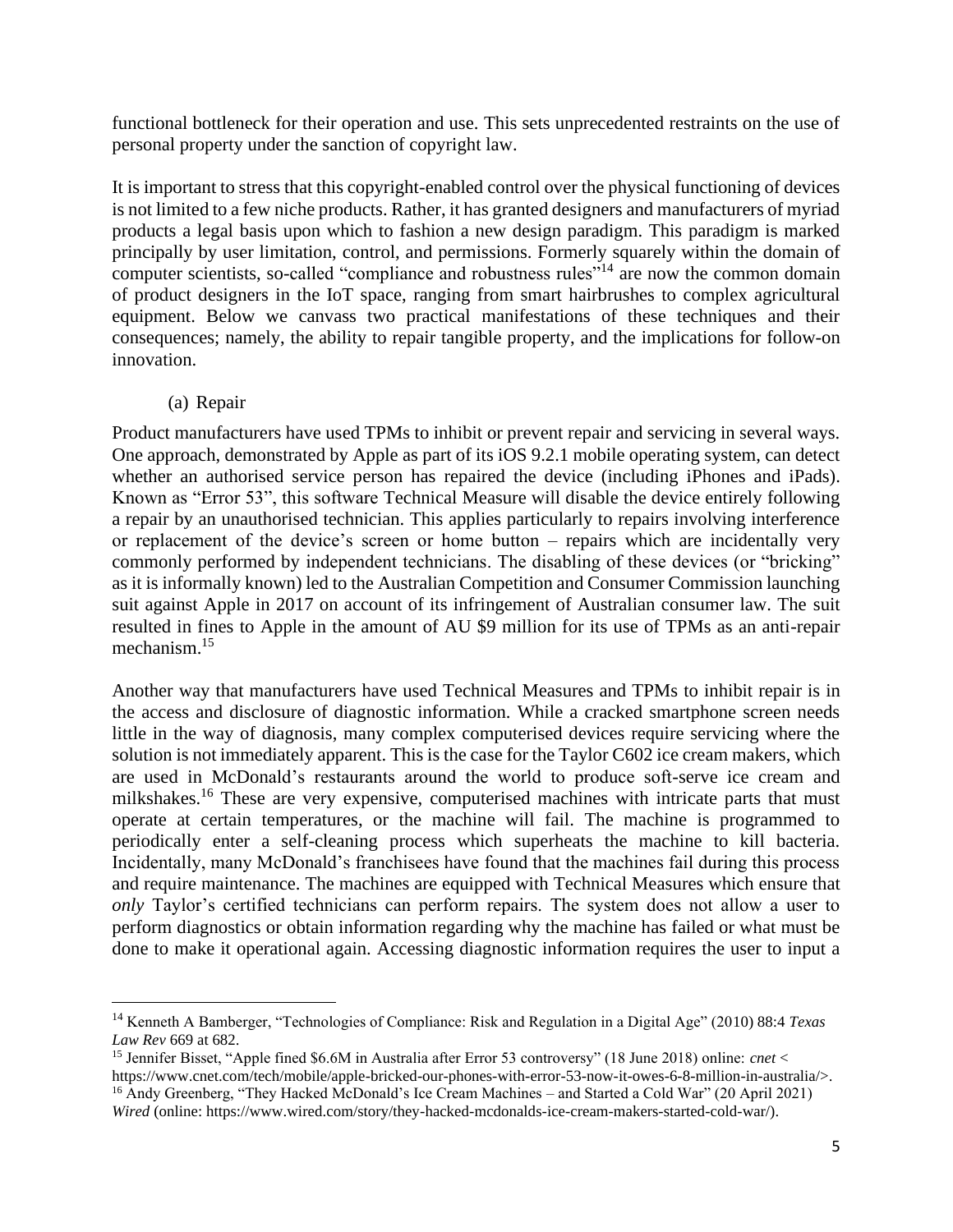code, which is not provided to franchisees and is not found anywhere in the machine's maintenance manual. $17$ 

Frustrated franchisees found relief from Kytch, a third-party peripheral device that can connect to Taylor machines to provide diagnostic information and to provide a user-friendly interface. Effectively acting as tool to circumvent Taylor's Technical Measures, the makers of Kytch received cease-and-desist letters from Taylor, and franchisees later received letters advising them that the use of Kytch voided warranties and posed risks to employees and customers. Opting for the safer approach, Kytch acquiesced to Taylor's demands in 2020 only to discover that Taylor had replicated the Kytch device and begun distributing it to franchisees.

The Taylor/Kytch example shows a use of Technical Measures and TPMs, in conjunction with exclusive service agreements and warranty terms, to deny access to the information necessary to complete repairs. While Apple's Error 53 code is demonstrative of absolute locks on independent repair, Taylor's approach with the C602 machine demonstrates a use of TPMs as part of a suite of statutory and contractual tools to control the use and management of devices long after the point of sale.

The ability to remotely disable devices and deny access to diagnostic information are merely two of many TPM-enabled practices utilised by manufacturers to inhibit or deny repair activities. As IoT devices and embedded systems become increasingly reliant on co-verification techniques<sup>18</sup> and tethered connectivity to OEMs,<sup>19</sup> we anticipate that these techniques will increase and be even more latent in modern product design.

(b) Follow-on Innovation

Modern agricultural equipment is produced by a small group of large manufacturers with global reach, including the likes of John Deere, CNH Industrial and AGCO. To suit a variety of cropspecific needs and soil types, manufacturers of shortline or "add-on" manufacturers have sprouted up. These manufacturers principally develop peripheral devices that plug into large OEM machinery to perform specific tasks or functions. Whether attached to the front (known as a "header"), or towed behind, shortline agricultural machinery has proven itself to be an innovative industry in Canada – building on top of and adding value to the dominant platforms. Canada's shortline industry accounts for over \$4 billion in revenues generated by over 500 companies.<sup>20</sup> These companies show promise as innovation leaders for many small towns and rural areas.<sup>21</sup>

irpp.org/magazines/february-2021/the-serious-hidden-problem-facing-canadas-agriculturalinnovators/> [perma.cc/PM8Z-6QBN].

 $17$  A copy of the Taylor C602's maintenance manual can be found here:

<https://www.manualslib.com/manual/1605591/Taylor-C602.html?page=3#manual>.

<sup>&</sup>lt;sup>18</sup> Anthony Rosborough, "Unscrewing the Future: The Right to Repair and the Circumvention of Software TPMs in the EU" (2020) 11:3 J. Intellectual Property, Information Technology and E-Commerce L. 26 at 9.

<sup>&</sup>lt;sup>19</sup> Chris Jay Hoodnagle, Aniket Kesari & Aaron Perzanowski, "The Tethered Economy" (2019) 87 George Washington L. Rev. 783 at 798.

<sup>&</sup>lt;sup>20</sup> Anthony Rosborough & Carlo Dade, "The Serious Hidden Problem Facing Canada's

Agricultural Innovators" (25 February 2021), online: Policy Options <policyoptions.

<sup>21</sup> Western Economic Diversification Canada, ''Interoperability: An Overview with a Western Perspective" (5 February 2021) at 4, online: Government of Canada <opencanada. blob.core.windows.net/opengovprod/resources/36976fc5-a393-409b-9416-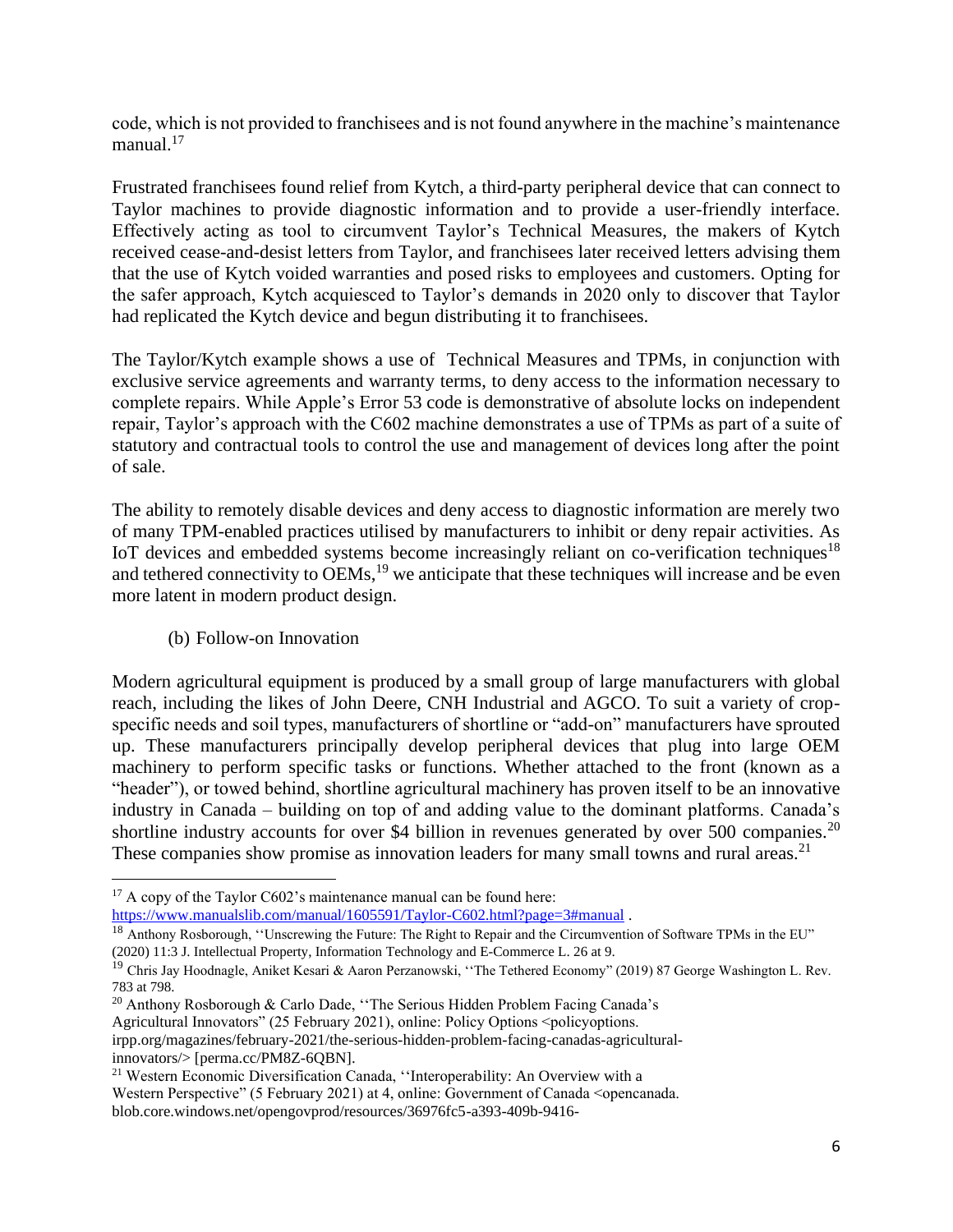Until relatively recently, shortline companies in Canada have been able to produce interoperable equipment with OEM machinery on the basis of the ISOBUS standard, a communications protocol and interface that allows for the exchange and use of information between the central computer and add-on device. They have been able to accomplish this through internal research and development, including reverse engineering activities. With the advent of the John Deere X9 combine, however, this interoperability is no longer possible. Relying on a suite of Technical Measures, TPMs, and a bespoke interface, shortline innovators in Canada are being denied participation in follow-on innovation and secondary markets.

Though the *Act* contains a clear exception which permits circumvention of TPMs for the purposes of "interoperability", it conceptualises such interoperability as purely a relationship between two computer programs. One consequence of this approach is that it fails to accommodate a broader class of technologies (such as embedded systems within physical devices) and by extension, significantly narrows the type of innovative activity that is permitted by the exception.<sup>22</sup> By extending the effect of TPMs into the realm of physical components and devices, there is a clear need to broaden the interoperability exception to accommodate IoT devices and embedded systems, including agricultural equipment. This is because today's follow-on innovation requires interoperability between a broader class of technologies than merely "computer programs". This is particularly problematic in the case of embedded systems and IoT technologies where the distinction between the computer program and other components of the device is not entirely clear. In the absence of reforms to its interoperability framework, Canada risks further cementing an approach to product design which restricts repair and follow-on innovation in the embedded systems and IoT space.

# (c) Economic and Ecological Consequences

The negative effects of TPMs on repair and interoperability within IoT devices and embedded systems are numerous. From a market perspective, the use of TPMs in this way effectively affords OEMs in dominant market positions a convenient tool to deny others access to an essential facility for market participation. As Canada's shortline industry reveals, this applies equally to the principal market occupied by OEMs as well as secondary ones. The type of activity or conduct restricted by TPMs is often essential for independent repair and follow-on innovation. By using TPMs to reserve secondary markets for themselves, OEMs are engaging in palpable anticompetitive activities enabled by copyright law. Curtailing these effects are particularly important in a country such as Canada, where many large OEMs are located elsewhere, and domestic industries are to a large extent reliant on secondary markets and follow-on innovation.

Importantly, Canadian competition law and policy is generally deferential to the exercise of statutory intellectual property rights. For this reason, the use of TPMs as copyright overreach -

<sup>47707</sup>fb6a34b/interoperability-an-overview-with-a-western-perspective-final.

pdf?sr=b&sp=r&sig=dcOkNv7fX0cmEs1u7JDpVBOhaAnEbEyDNkw3YXFooD4% 3D&sv.

<sup>&</sup>lt;sup>22</sup> Anthony D Rosborough, "If A Machine Could Talk, We Would Not Understand It: Canadian Innovation and the *Copyright Act*'s TPM Interoperability Framework" (2021) 19 J L & Tech 141.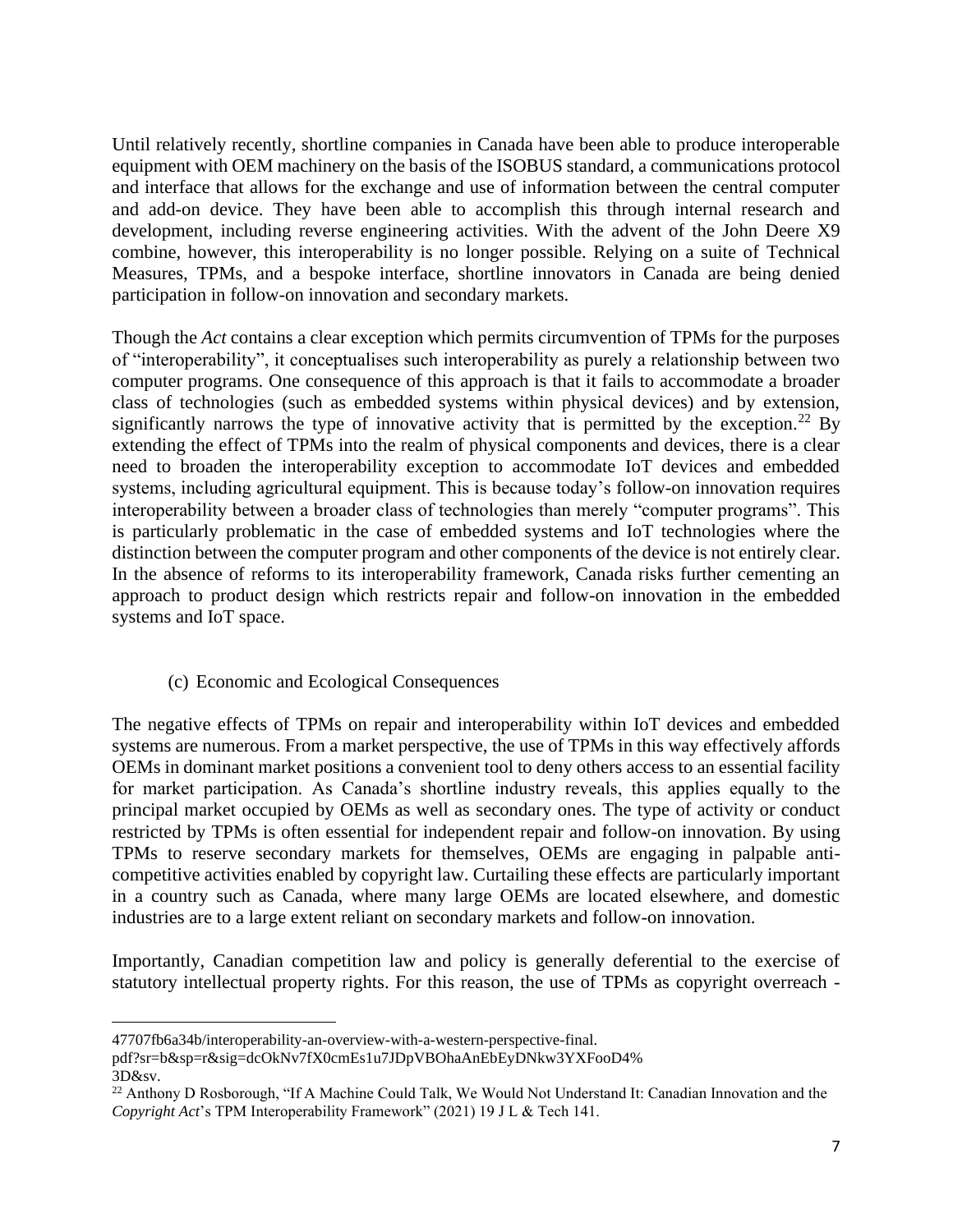beyond what the scope of what copyright justifies - deserves more scrutiny. Our position is that the failure to do so may undermine Canada's competitive landscape.<sup>23</sup> As such, the Ministers should evaluate the role of TPMs within broader issues of market fairness and dominance. This may add crucial insight into the activities of digital platforms and other high-tech players, and how our blind spot regulatory approaches may have contributed or facilitated anti-competitive practices exercised through market dominance.

Beyond the anti-competitive effects of TPMs used to curtail repair and follow-on innovation, there are environmental implications as well. We gladly take note of these concerns in the Consultation Paper. TPMs that preclude independent repair and follow-on innovation can reduce product lifespan and increase maintenance and repair costs. The result is often a market incentive to "throw away and buy new". In this way, TPMs can act as not only impediments to market fairness, but also to the establishment of a circular economy.

Both the manufacture and disposal of IoT devices can take a massive toll on the environment. From the extraction of raw materials from ecologically sensitive areas, manufacturing techniques, shipping and packaging, there are enormous environmental costs for failing to extend the lifespan and repurpose devices. Perhaps even more troubling are the end-of-life impacts and harms to human health through the recovery of rare earth elements in electronics waste.<sup>24</sup> Given the Intergovernmental Panel on Climate Change (IPCC)'s recent Climate Report signalling a "code red for humanity",  $25$  Canada should make every effort to prioritise the reduction of unnecessary electronics waste and consumption. We believe that an essential step toward this goal is to enable independent repair and follow-on innovation through expanded exceptions to Canada's TPM framework.

Canada would not be alone in enabling the right to repair through an environmental lens. In November of 2020, the European Union adopted a suite of measures under its Directive 2009/125/EC (the "EcoDesign Directive") to promote the repairability of various consumer products. While these measures do not address TPMs *per se,* they do require manufacturers of certain products to provide access to repair information, replacement parts, and to design products that can be repaired using commonly available tools.<sup>26</sup> Given the global reach of many consumer products and IoT devices, we believe that Canada should take a similar approach and make revising its TPM framework a key part of its strategy.

<sup>23</sup> *Competition Act*, R.S.C., 1985, c. C-34, s.32 (use of exclusive rights to restrain trade provision has been very rarely applied or invoked by the Competition Bureau); s. 79(5) (exercise of right under *Copyright Act* is not an anticompetitive act under the general provisions applying to abuse of a dominant position); *see* also Government of Canada, *Intellectual Property enforcement guidelines*, (March 13, 2019), Part IV, online: [https://www.ic.gc.ca/eic/site/cb-bc.nsf/eng/04421.html.](https://www.ic.gc.ca/eic/site/cb-bc.nsf/eng/04421.html)

 $^{24}$  Teklit Gebregliorgis Ambaye et al., "Emerging technologies for the recovery of rare earth elements (REEs) from the end-of-life electronic wastes; a review on progress, challenges, and perspectives" (2020) 27:29 *Environmental Science and Pollution Research* 36052-36074.

<sup>25</sup> Intergovernmental Panel on Climate Change (IPCC), "Climate Change 2021

The Physical Science Basis" (August 7, 2021) online: IPCC, <https://www.ipcc.ch/assessment-report/ar6/> . <sup>26</sup> European Commission, "The new ecodesign measures explained" (1 October 2019) online: [https://ec.europa.eu/commission/presscorner/detail/en/QANDA\\_19\\_5889](https://ec.europa.eu/commission/presscorner/detail/en/QANDA_19_5889).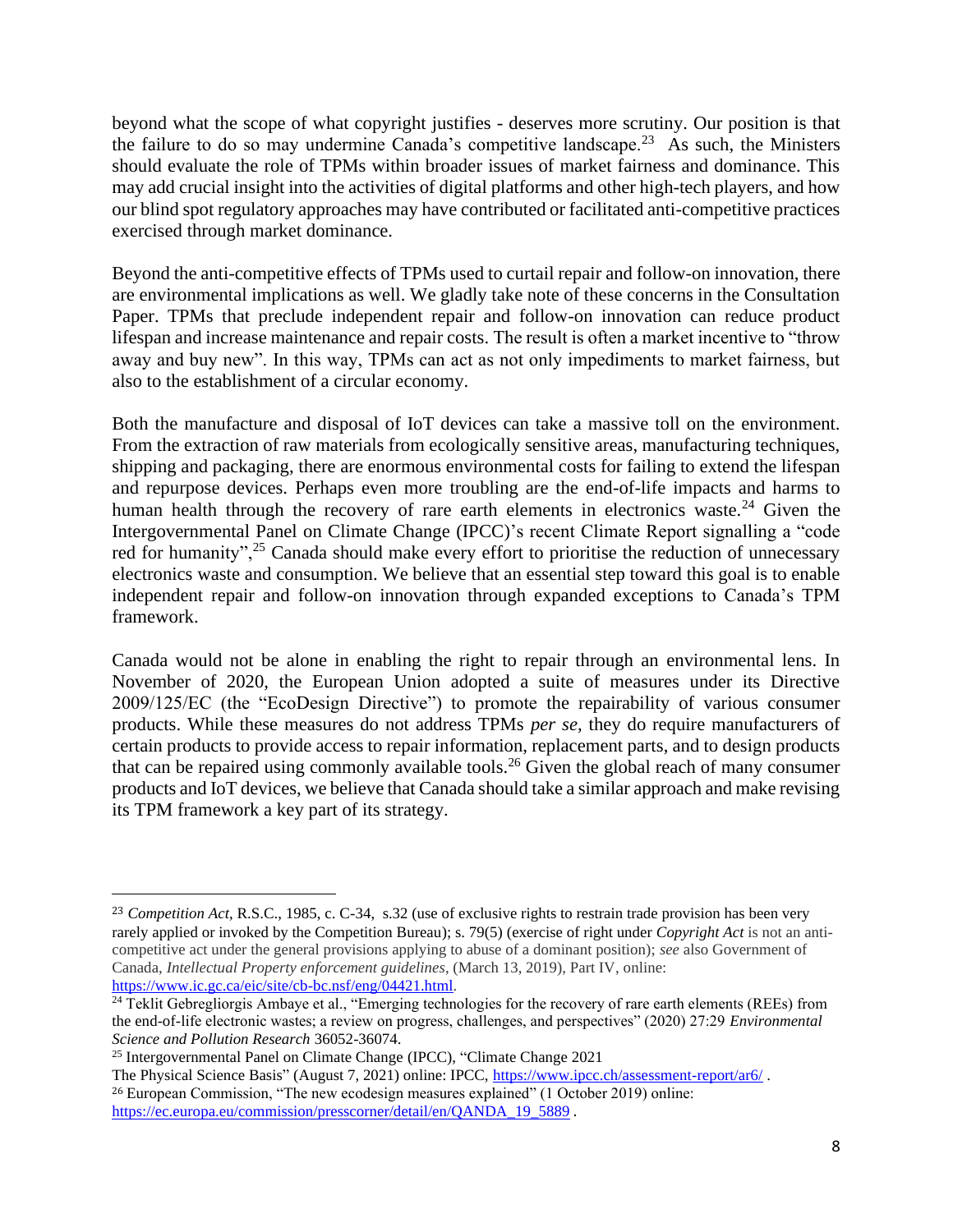The necessity of TPM reforms are not merely academic or theoretical musings. Manufacturers of myriad products have shown a keen interest in strictly enforcing their TPMs, and Canadian courts have supported that approach. The most notable example is the Federal Court's 2017 decision in *Nintendo v King.* <sup>27</sup> It was the first (and remains the only) case centred around TPMs in Canada. It illustrates the compounding effects of broad statutory language coupled with broad judicial interpretation. The case involved "mod chip" devices sold and installed by the defendant which allowed users to play user-generated games as well as infringing copies of Nintendo's games. By affirming that Nintendo's encryption technology and the design of physical components of their consoles constitute TPMs, it emboldened manufacturers' ability to lock out users and market competitors in ways that extend well beyond preventing copyright infringement. In the end, the Federal Court awarded Nintendo over \$12 million in damages (including punitive damages) on the basis that the defendant was held to have trafficked circumvention devices in contravention of s 41.1(c) of the *Act*. 28

*Nintendo v King* also shed light upon the inadequacy of Canada's TPM interoperability exception for follow-on innovation. Though not raised by the defendant, the Court inferred an "interoperability defence" based on the defendant's claim that modifications to Nintendo's consoles were for the purposes of allowing users to play user-generated games. In response, Campbell J introduced several factors to establishing the 'defence' of interoperability. One of which is that the *primary purpose* of the circumvention must be for the purposes of interoperability. Another factor is whether there are "legitimate paths" for developers to achieve interoperability without circumventing TPMs.<sup>29</sup>

The result is that Canada is saddled with both statutory language for an interoperability exception which fails to accommodate broader modalities of innovation, and potentially, an additional factor of *necessity*. <sup>30</sup> The effect of this requirement is to significantly narrow the application of the existing interoperability exception to be one that fails to provide essential breathing room to innovators within the IoT and embedded systems space to develop innovative products and solutions.

The above demonstrates that *Nintendo v. King* is instructive on many levels. It shows how the *Act's* TPMs confer legal entitlements which under the cloak of IP protection, may facilitate commercial practices with anti-competitive effects, including use of exclusive rights to restrain trade, for exclusive dealing, or tied selling restrictions.<sup>31</sup> Overall, the foregoing decision demonstrates the need for statutory revision. It makes clear that market forces alone will not resolve the negative market and ecological consequences posed by TPMs given the unequivocal language in the *Act* and narrow judicial interpretation. Revisions to TPMs and the related exceptions are essential for the health of Canadian innovation, robust market competition and the environment.

<sup>27</sup> *Nintendo v King,* 2017 FC 246.

<sup>28</sup> *Ibid* at 110.

<sup>29</sup> *Ibid* at 123.

<sup>30</sup> *Ibid.*

<sup>31</sup> *Competition Act*, R.S.C., 1985, c. C-34, ss 32, 77(1).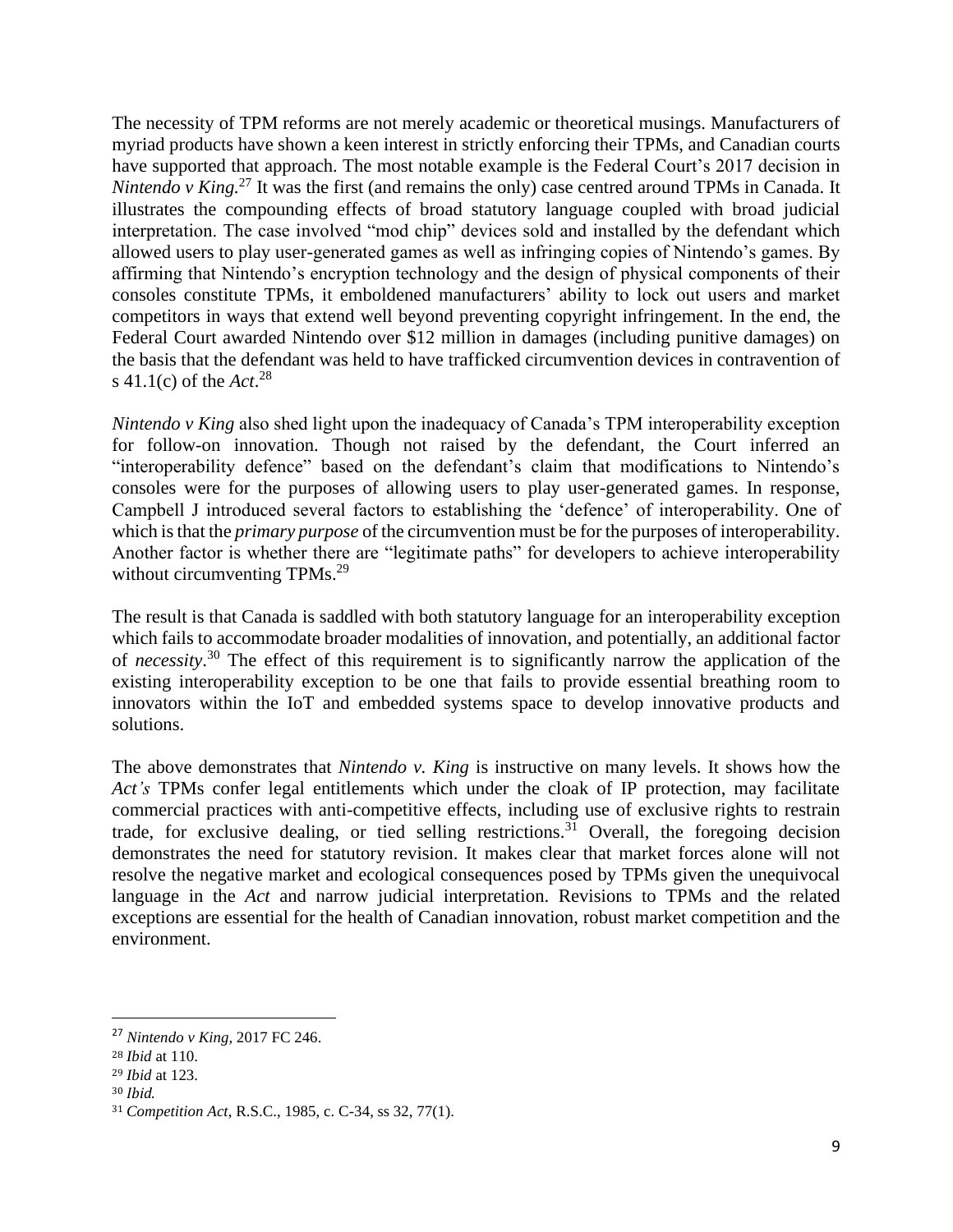#### - *TPMs and the balancing of competing interests within the copyright law framework*

Earlier prognosis about the implementation of TPMs being substantially at odds with the scope of copyright, and the Supreme Court jurisprudence affirming that copyright law was not just about securing rights and remedies to copyright holders, but to secure legitimate access and use to copyright works, are even more applicable today.<sup>32</sup> The use of TPMs by manufacturers to control and protect uncopyrightable features of physical devices in no way furthers the objectives of copyright and the delicate balance to preserve between competing interests, and significantly narrows the scope of the property rights and uses of such physical devices.<sup>33</sup> Meanwhile, the Supreme Court has continually reaffirmed the prominence of the interests of users alongside the ones of copyright holders within copyright law, as stated in *Théberge* and in *CCH*. <sup>34</sup> Similarly, the Supreme Court has highlighted the "limited nature" of copyright holder's rights, $35$  and warned against giving "excessive control" to "holders of copyrights and other forms of intellectual property".<sup>36</sup>

The modernization of copyright efforts initiated by the Ministers should be an opportunity to revisit the important décalage that the TPM provisions continue to create, relative to the highest court's continuous affirmation of copyright law's role to promote and preserve the interests of users and the public alongside the interests of copyright holders.

# *-Canada's international obligations*

The primary source of Canada's international obligations to enact TPMs is found in the *WIPO Copyright Treaty* ("WCT") and *the WIPO Performances and Phonograms Treaty* ("WPPT").<sup>37</sup> Concluded in 1996, these international agreements require state parties to enact provisions preventing the "circumvention of effective technological measures that are used by authors in connection with the exercise of their rights...and that restrict acts, in respect of their works, which are not authorized by the authors concerned or permitted by law."<sup>38</sup>

<sup>32</sup> See Pascale Chapdelaine, "The Ambiguous Nature of Copyright Users' Rights", (2013) 26 I.P.J. 1 at 21-26.

<sup>33</sup> Justice Binnie, for the majority in *Théberge*, *infra* note 34 at paras 9, 28, 31-32, warned against such an approach in interpreting the scope of copyright under the *Act,* noting the dissenting opinion's interpretation of the *Act*  provided "too little scope to the property rights of the purchaser who owns the poster, i.e., the physical object incorporating the copyrighted expression, and excessive rights to the artist who authorized the printing and sale of the poster purchased."

<sup>34</sup> *Théberge* v. *Galerie d'Art du Petit Champlain inc*., 2002 SCC 34; *CCH Canadian Ltd*. v. Law *Society of Upper Canada*, 2004 SCC 13; for the most recent supreme court decision, see *York University* v. *Canadian Copyright Licensing Agency (Access Copyright)*, 2021 SCC 32.

<sup>35</sup> *Théberge, supra* note 34 at para. 31.

<sup>36</sup> *Ibid* at para. 32; *York University, supra* note 34 at para 95 ("The limits to these private [copy]rights, defined by fair dealing and other exceptions — and circumscribed by the boundaries of the public domain — are therefore essential to ensure that the copyright system does not defeat its own ends" (citing Craig, *supra* note 10 at 179)). <sup>37</sup> *World Intellectual Property Organization Copyright Treaty,* 20 December 1996, 2186 U.N.T.S. 121 (entered into

force 6 March 2002), online: <https:// [www.wipo.int/edocs/lexdocs/treaties/en/wct/trt\\_wct\\_001en.pdf>](http://www.wipo.int/edocs/lexdocs/treaties/en/wct/trt_wct_001en.pdf), [WCT]; *World Intellectual Property Organization Performances and Phonograms Treaty*, 20 December 1996, 2186 U.N.T.S. 203, (entered into force 20 May 2002) online < [https://wipolex.wipo.int/en/text/295477>](https://wipolex.wipo.int/en/text/295477), [WPPT]. <sup>38</sup> WCT*, supra* note 37, art. 11; WPPT, *supra* note 37, art 18.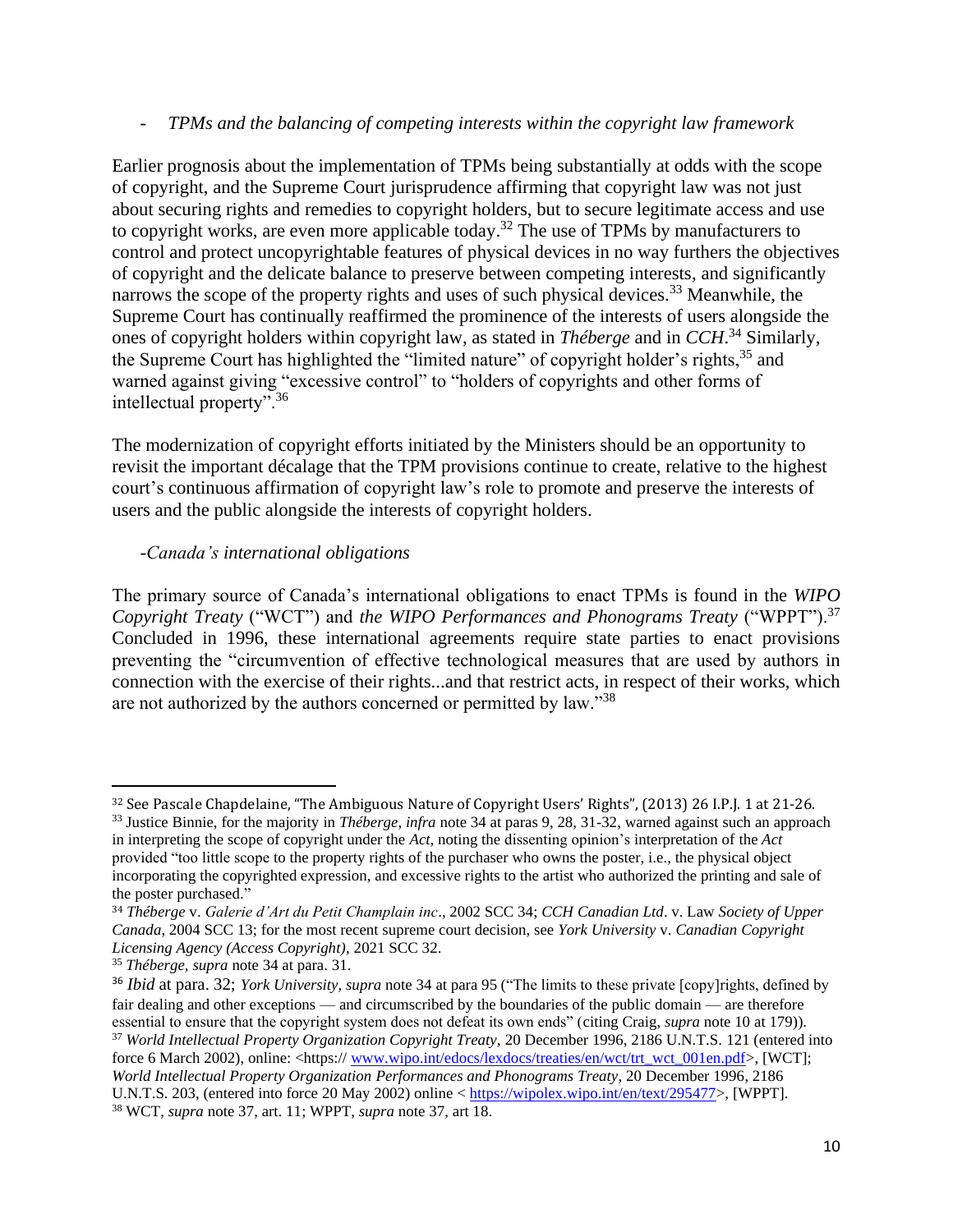These agreements left few (if any) functional limitations on what types of mechanisms or instruments should be covered by TPM regimes. Nevertheless, the WCT and WPPT set some conceptual boundaries on the purposes and use cases for TPMs. With the caveats that Technical Measures would be used 'in connection with the exercise of rights', and which restrict unauthorised acts 'in respect of works', the WCT/WPPT retained a conceptual link to the exercise and protection for copyright works and unauthorised acts in that context.

When Canada added TPM provisions to the Act in 2012, the United States had already pushed ahead with a more robust and restrictive approach from the WCT and WPPT in the DMCA.<sup>39</sup> The DMCA in many ways divorced itself from the conceptual links to copyright set by the WCT and WPPT.<sup>40</sup> Instead, the TPM regime extends to any Technical Measures which 'effectively control access' to works. The result is to grant the manufacturers of *technologies* (as opposed to merely rightsholders) a new *de facto* right to determine user and consumer conduct. It was this "WIPO Plus" approach that Canada ultimately followed in implementing its obligations under the WCT and WPPT.

In addition to the WCT and WPPT, Canada's international obligations over TPMs are governed by the *Canada-United States-Mexico Agreement* ("CUSMA").<sup>41</sup> CUSMA's effect on Canada's TPMs are threefold. First, it reiterates and formalises Canada's 'access control' approach to TPMs mirrored in the DMCA. Secondly, it requires Canada to enact criminal penalties for wilful circumvention of TPMs where the purpose is commercial advantage or financial gain. Finally, CUSMA requires that Canada confine its exceptions and limitations to Technical Measure protections to a fairly rigid list of purposes or use cases. The one exception to this rigid list is a general "adverse effect" provision found at Article 20.66(1)(h), which enables state parties to:

"...provide additional exceptions or limitations for non-infringing uses of a particular class of works...when an actual or likely adverse impact on those noninfringing uses is demonstrated by substantial evidence in a legislative, regulatory, or administrative proceeding in accordance with the Party's law."<sup>42</sup>

The result is that Canada's international obligations regarding TPMs are now stronger and more comprehensive than they initially were under WCT and WPPT. Through the ratification of CUSMA, Canada has moved far beyond the original minimum requirements for TPMs and rationale found in the WCT and WPPT. Today's TPM framework effectively creates a *sui generis*  right over technological design and use which is bolstered by criminal penalties.

Despite this seemingly inflexible and privileged status afforded to TPMs, CUSMA makes clear that Canada retains the right and ability to enact exceptions and limitations to TPMs when *an actual or likely adverse impact […] is demonstrated.* We urge the Ministers to consider all flexibilities that CUSMA offers to better curtail the unintended detrimental effects of TPMs in the context of the IoT and beyond.

<sup>39</sup> *Supra* note 11.

<sup>40</sup> *Supra* note 37.

<sup>41</sup> Canada-United States-Mexico Agreement, 30 November 2018 (entered into force 1 July 2020) [CUSMA]. <sup>42</sup> *Ibid.,* art. 20.66(1)(h).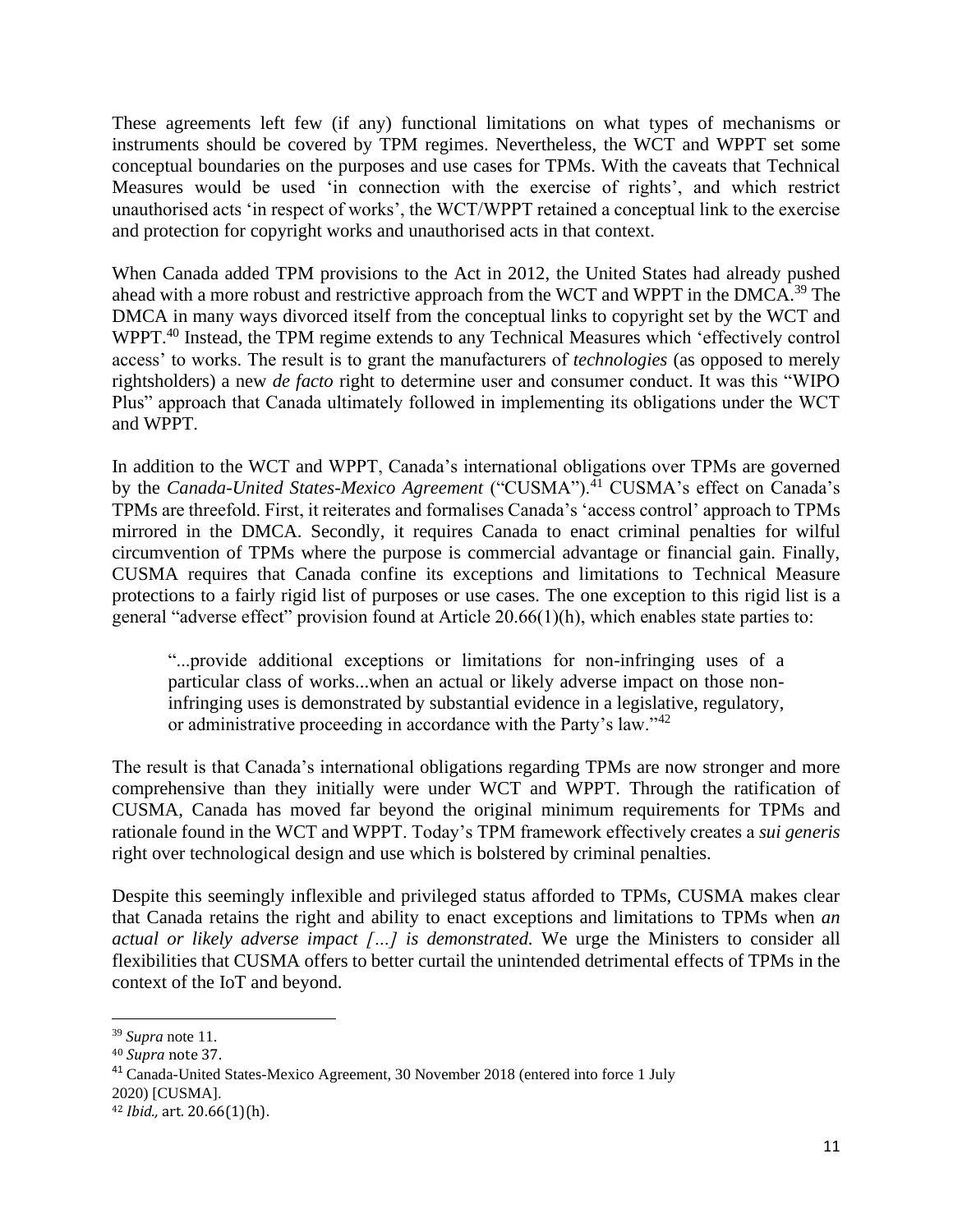# **3. Looking Abroad: The United States TPM framework**

As the Consultation Paper is soliciting comments about various possible ways to constrain the effect of TPMs on the right of repair and interoperability, looking at the decades-long history of regulatory exemptions under the anticircumvention provision of the  $DMCA<sup>43</sup>$  is instructive.

When Congress passed the DMCA in 1998, it included a number of narrowly tailored statutory defenses. These provisions targeted circumvention undertaken by law enforcement<sup>44</sup> and nonprofit libraries,<sup>45</sup> as well as circumvention necessary for encryption research,<sup>46</sup> security testing,<sup>47</sup> some acts of reverse engineering,<sup>48</sup> and the protection of personally identifiable information.<sup>49</sup> With the exception of the broad law enforcement carveout, these defenses are exceedingly narrow, offering precious little comfort to researchers and device owners in practice.

Recognizing the likelihood that other exceptions would prove necessary, Congress provided for a triennial rulemaking, conducted by the Librarian of Congress and the Register of Copyrights, to identify classes of copyrighted works, the non-infringing uses of which are likely to be adversely affected by the prohibition on circumvention.<sup>50</sup> While Congress provided the Librarian and the Register with a list of factors to determine whether an exemption was warranted, the substantive and procedural rules were left largely undefined. <sup>51</sup>

The history of the triennial rulemaking reveals the struggles of the Copyright Office. It has applied a set of shifting and unpredictable standards that have yielded inconsistent and sometimes surprising results. The Copyright Office has answered fundamental questions—like the definition of a "class of works," the consideration of fair use, and the standard of review for existing exemptions—in radically different ways from rulemaking to rulemaking.<sup>52</sup> In the most dramatic example, the Register's refusal to renew a twice-granted exemption permitting owners of mobile phones to remove digital locks that prevented them from lawfully using their devices on competing carrier networks, led to over 100,000 signatures on a White House petition,<sup>53</sup> a Federal Communications Commission (FCC) investigation,<sup>54</sup> a private agreement among carriers

- <sup>44</sup> *Ibid* § 1201(e).
- <sup>45</sup> *Ibid*. § 1201(d).
- <sup>46</sup> *Ibid* § 1201(g).
- <sup>47</sup> *Ibid* § 1201(j).
- <sup>48</sup> *Ibid* § 1201(f).
- <sup>49</sup> *Ibid* § 1201(i).
- <sup>50</sup> *Ibid.* § 1201(a)(1)(C).

<sup>52</sup> See Aaron Perzanowski, *The Limits of Copyright Office Expertise*, 33 Berkeley Tech. L.J. 733, 757-60 (2018). <sup>53</sup> *See* Derek Khanna, *Cellphone Unlocking Is the First Step Toward Post-SOPA Copyright Reform*, BOING BOING

(Feb. 22, 2013), https://boingboing.net/2013/02/22/taking-on-real- reform-in-a-pos.html.

<sup>43</sup> *Supra* note 11.

<sup>51</sup> *Ibid*.

<sup>54</sup> *See* Derek Khanna, *FCC to Investigate Cellphone Unlocking*, FORBES (Mar. 1, 2013), h t t p s : / / w w w . fo r b es.com/sites/derekkhanna/2013/03/01/fcc-to-investigate-cellphoneunlocking/#1b3aec28137b.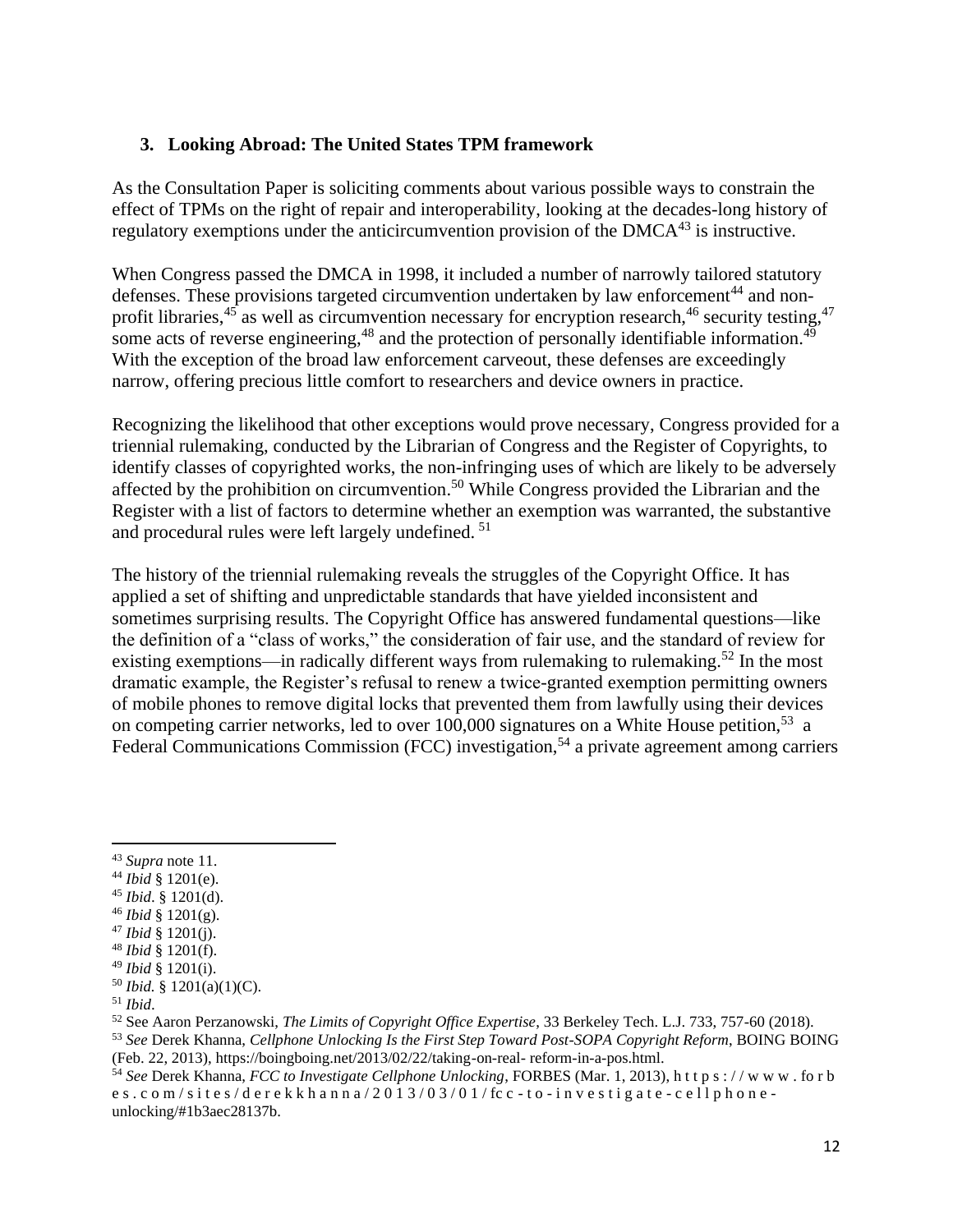to allow unlocking,<sup>55</sup> and an act of Congress overturning the Register's decision.<sup>56</sup> Equally troublingly, exemption proposals commonly raise contested questions of fact and law—from election security and consumer privacy to environmental protection and patients' rights—that are far beyond the expertise of any single agency or official.<sup>57</sup>

In recent years, the rulemaking has yielded a proliferation of narrowly defined exemptions that apply to exceedingly narrow circumstances. It is lawful to circumvent a Technical Measure to repair a smartphone, but not a smart TV, or a car, but not a boat. Crucially, under U.S. law, these exemptions apply to acts of circumvention, but not to the creation or distribution of software tools that enable circumvention, rendering these legal rights all but useless to the vast majority of consumers.<sup>58</sup> Moreover, the process for proposing and securing exemptions is resource intensive, requiring hundreds of hours of legal work, often provided pro bono by law school clinics and non-profit organizations.<sup>59</sup>

While the U.S. experience can serve as a learning opportunity to craft a better process for regulatory exceptions, it also helps illustrate the need for a narrow scope of TPMs, including through broad, permanent exceptions that accommodate reasonable uses from the outset.

# **4. Recommendations**

The growing prevalence of the IoT reveals more clearly than ever before how TPMs need to be recalibrated in keeping with the objectives of copyright, the Constitution, property rights, and of promoting competitive markets. As such, the most effective way to achieve this goal would be to:

1. Narrow the scope of the TPM prohibitions under the *Act,* whereby the circumvention of access controls or copy controls for non-copyright-infringing purposes would be lawful, with a nonexhaustive list of such purposes to provide greater legal certainty. The same treatment would apply to the dealing in TPM circumvention technology enabling the exercise of non-copyrightinfringing purposes.

In the alternative, bearing in mind the limits but also the flexibilities available under CUSMA, the *Act* should be amended to:

2.Introduce a new exception that would confirm that the TPM provisions (and other relevant exclusive rights in the *Act*) do not apply to the right to repair, including for maintenance and diagnostics purposes. We note that private member's Bill C-272 proposing an exception to the

<sup>55</sup> *See* Roger C. Sherman & Kris Monteith, *Wireless Providers Fulfill Commitment to Let Consumers Unlock Mobile Phones*, FED. COMM. COMMISSION (Feb. 11, 2015), https:// www.fcc.gov/news-

events/blog/2015/02/11/wireless-providers-fulfill-commitment-let- consumers-unlock-mobile-phones.

<sup>56</sup> *See* Unlocking Consumer Choice and Wireless Competition Act, Pub. L. No. 113– 144 (2014).

<sup>57</sup> Perzanowski, *supra* note 52.

<sup>58</sup> 17 U.S.C. § 1201(a)(1)(C).

<sup>&</sup>lt;sup>59</sup> See Blake Reid, Letter to Senate Committee on the Judiciary, 7 October, 2020, online: Committee on the Judiciary[, https://www.judiciary.senate.gov/imo/media/doc/Reid%20Responses%20to%20QFRs.pdf.](https://www.judiciary.senate.gov/imo/media/doc/Reid%20Responses%20to%20QFRs.pdf)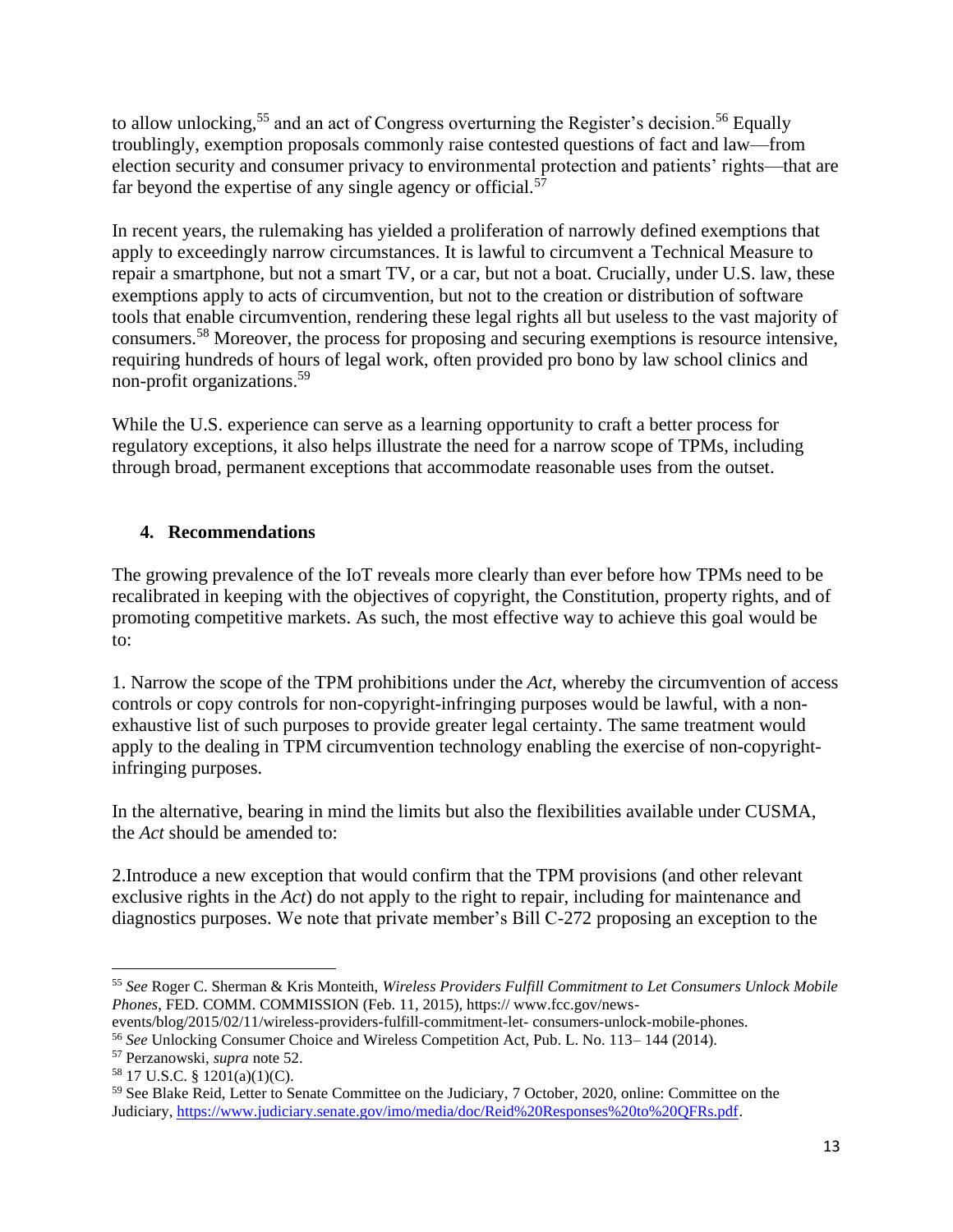prohibition against circumventing TPMs, as well as against dealing in TPM circumvention technology in connection with exercising the right of repair is one approach to consider. $60$ 

3. Introduce a new exception to encourage follow-on innovation. The existing interoperability exception's affirmation of the "computer programs" language in CUSMA leaves little room to widen its application to broader modalities of innovation. Rather, Canada should look to article 20.66 of CUSMA's "adverse effects" provision to enact an entirely new exception. This would provide innovators with the breathing room to engage in circumvention activities for the purposes of product development and testing, even where the prohibition of such activities does not have immediate market or competition consequences.

4.Additionally, just as copyright holders should not be allowed to contract out of exceptions to copyright infringement through non-negotiated standard form agreements, $61$  neither should they be allowed to opt out of exceptions to TPM prohibitions by contract.<sup>62</sup>

In the end, adding more exceptions to the already long list of exceptions to TPMs will only amplify the convolutedness and disjunction that the parallel TPM regime of prohibitions and exceptions has introduced within the *Act*. Therefore, realigning the TPM provisions to encompass no more than what copyright protects remains the preferred approach for the reasons outlined in this submission.

5. The Governor in Council should also make use of its regulatory powers under s. 41.21 of the *Act,* to introduce exceptions to the application of TPMs, in instances where TPMs unduly *restrict competition in the aftermarket sector in which the technological protection measure is used*, 63 and beyond such instances.<sup>64</sup> This includes the power to require copyright holders to grant access to copyright works restricted by TPMs. To that effect, we invite the Ministers to look to other jurisdictions that have implemented such mechanisms, including France.<sup>65</sup> While those regulatory powers of the Governor in Council confer additional flexibility under the *Act*, we acknowledge that such powers are restricted in scope, and may not be suited to address several of the issues identified in this brief, including the obstacles TPMs impose on the right of repair.

[https://www.uwindsor.ca/law/sites/uwindsor.ca.law/files/updatedcopyrightreform-2018](https://www.uwindsor.ca/law/sites/uwindsor.ca.law/files/updatedcopyrightreform-2018-briefcanadianipscholars_copy.pdf) [briefcanadianipscholars\\_copy.pdf.](https://www.uwindsor.ca/law/sites/uwindsor.ca.law/files/updatedcopyrightreform-2018-briefcanadianipscholars_copy.pdf)

<sup>62</sup> *Ibid* at 5 ("Technological Protection Measures (TPMs) not to Override User Rights").

<sup>60</sup> Canada, Parliament, House of Commons, Bill C-272: An Act to Amend the Copyright Act (diagnosis, maintenance or repair), 43rd Parl, 2nd Sess (Feb 2021), online: House of Commons https://www.parl.ca/LegisInfo/BillDetails.aspx?Language=E&billId=11112088.

<sup>61</sup> See Pascale Chapdelaine et al., *Brief - Statutory Review of the Copyright Act*

*submitted by Canadian scholars in intellectual property law*, (22 October 2018) at 4-5 ("No contracting out of User Rights") Available at

<sup>63</sup> The *Act, supra* note 1, s. 41.21 (1).

<sup>&</sup>lt;sup>64</sup> *Ibid*, s. 41.21 (2) (the regulatory powers under that section are more limited than under s. 41.21(1) as they pertain to only limiting the application of s.  $41.1(1)(a)$  of the Act, i.e. the prohibition of circumvention of access controls).

<sup>65</sup> Code de la Propriété intellectuelle, L 331-12 & fol. (establishing the Haute Autorité pour la diffusion des œuvres et la protection des droits sur Internet [HADOPI]); HADOP[I https://hadopi.fr](https://hadopi.fr/) .